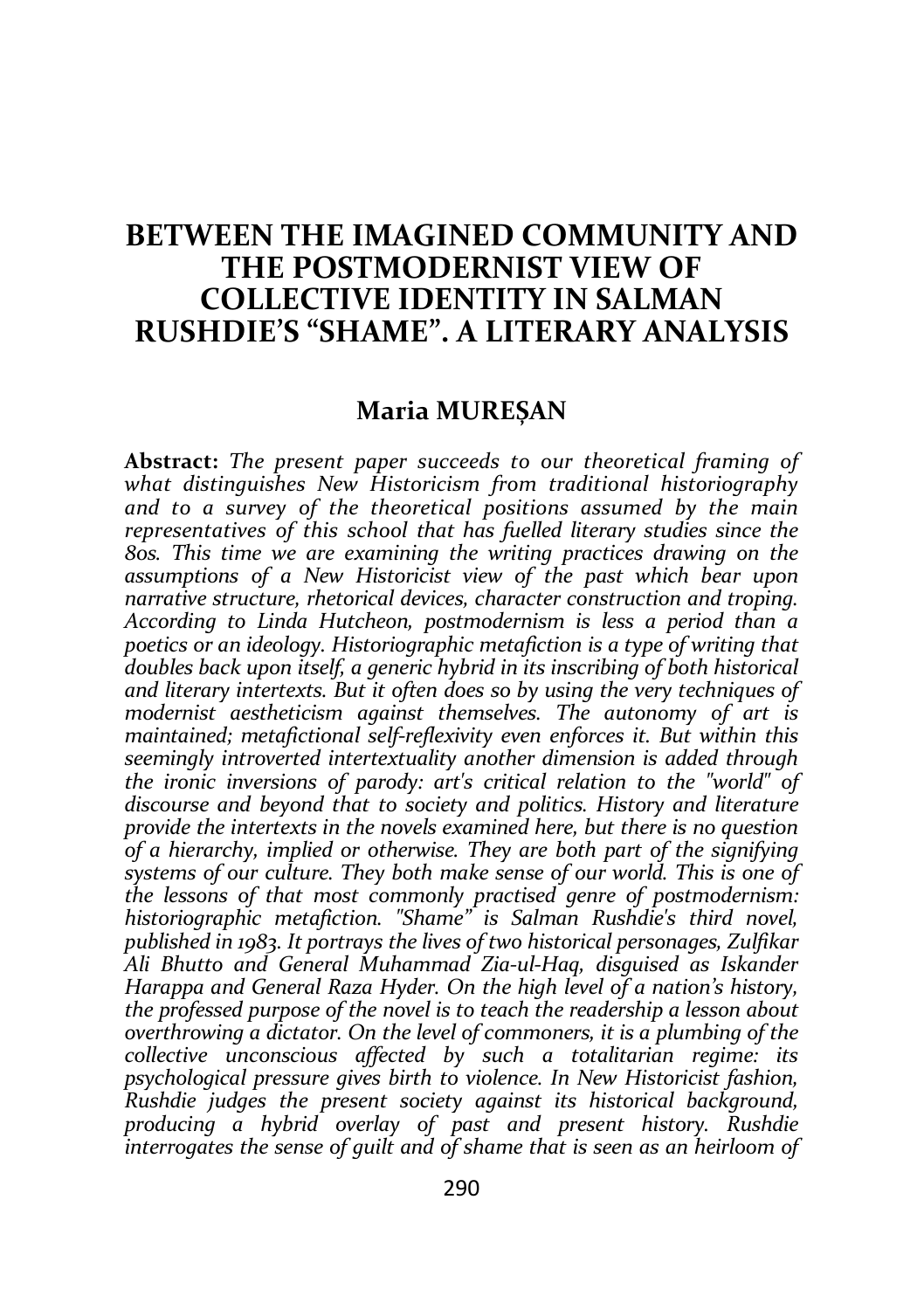colonialism. It is precisely the lack in confidence that comes with a nation's awareness of its roots, of its past that makes it vulnerable, that induces spiritual paralysis. It is worth noting that the freedom in the treatment of the past does not at all indicate contempt for the past as was the case with the vanguard movements of the last century. New Historicism is a critique of false ideas about history, of political attempts to rewrite the past according to circumstantial interests of the power system. Rushdie is a master in providing tropes of this lack of authenticity affecting some versions of the past: fading photographs, vanishing ink, empty luggage, and letters instead of meaningful linguistic units.

Keywords: Collective Identity; Salman Rushdie; New Historicism; Historiographic Metafiction.

## Introduction

Linda Hutcheon in her book Historiographic Metafiction. Parody and the Intertextuality of History, tries to identify the context in which the postmodern historical sense situates himself:

"What we tend to call postmodernism in literature today is usually characterized by intense self-reflexivity and overtly parodic intertextuality. In fiction this means that it is usually metafiction that is equated with the postmodern. Given the scarcity of precise definitions of this problematic period designation, such an equation is often accepted without question. What I would like to argue is that, in the interests of precision and consistency, we must add something else to this definition: an equally self-conscious dimension of history. My model here is postmodern architecture, that resolutely parodic recalling of the history of architectural forms and functions. The theme of the 1980 Venice Biennale, which introduced postmodernism to the architectural world, was "The Presence of the Past." The term postmodernism, when used in fiction, should, by analogy, best be reserved to describe fiction that is at once metafictional and historical in its echoes of the texts and contexts of the past. In order to distinguish this paradoxical beast from traditional historical fiction, I would like to label it "historiographic metafiction". The category of novel I am thinking of includes One Hundred Years of Solitude, Ragtime, The French Lieutenant's Woman, and The Name of the Rose. All of these are popular and familiar novels whose metafictional self-reflexivity (and intertextuality) renders their implicit claims to historical veracity somewhat problematic, to say the least." (Linda Hutcheon, Historiographic Metafiction. Parody and the Intertextuality of History, p.3)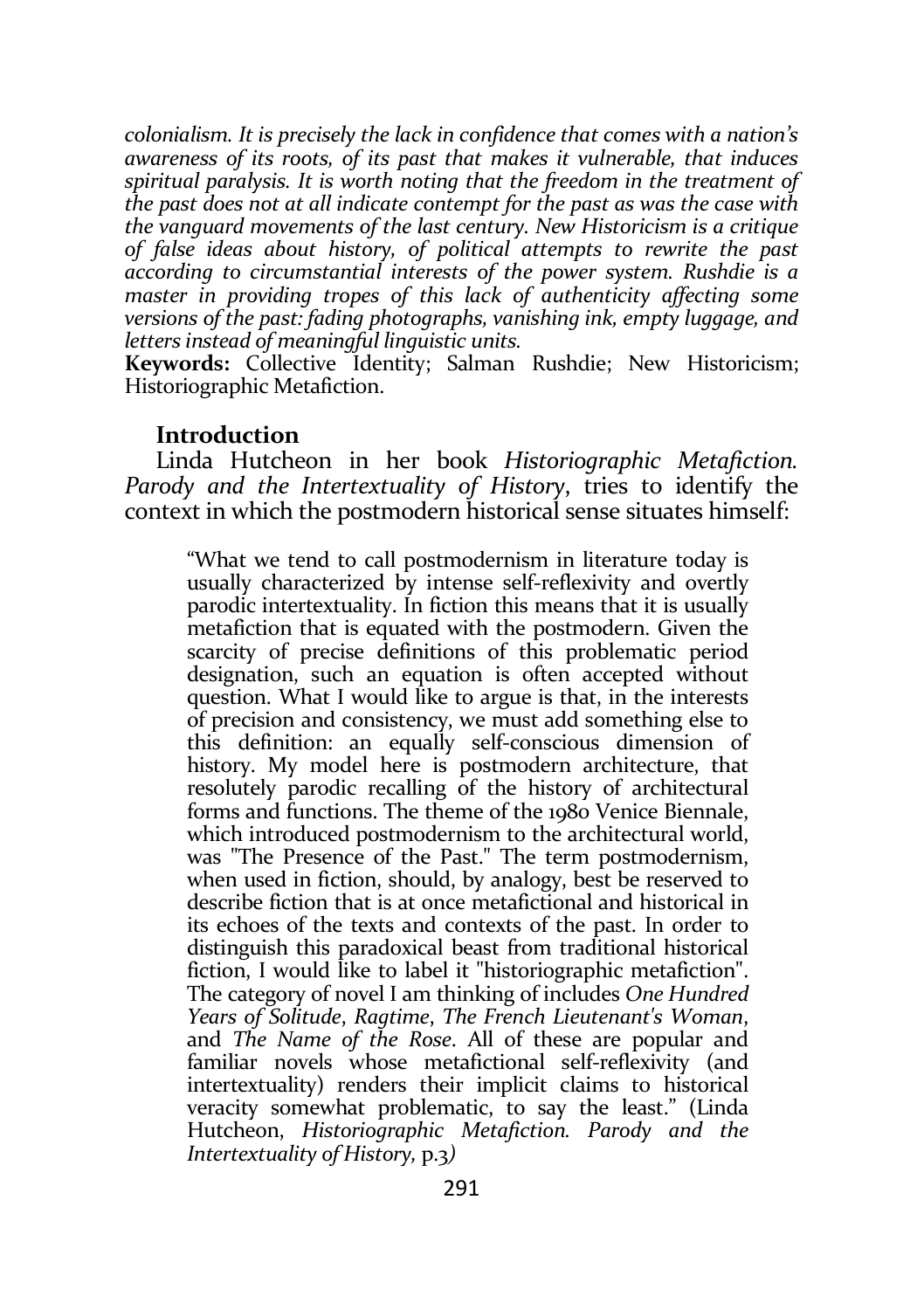Historiographic metafiction is particularly doubled, like this, in its inscribing of both historical and literary intertexts. Its specific and general recollections of the forms and contents of history writing work to familiarize the unfamiliar through (very familiar) narrative structures (as Hayden White has argued ["The Historical Text", 49-50]), but its metafictional self-reflexivity works to render problematic any such familiarization. And the reason for the sameness is that both real and imagined worlds come to us through their accounts of them, that is, through their traces, their texts. The ontological line between historical past and literature is not effaced (see Thiher 190), but underlined. The past really did exist, but we can only "know" that past today through its texts, and therein lies its connection to the literary. If the discipline of history has lost its privileged status as the purveyor of truth, then so much the better, according to this kind of modern historiographic theory: the loss of the illusion of transparency in historical writing is a step toward intellectual self-awareness that is matched by metafiction's challenges to the presumed transparency of the language of realist texts.

Historiographic metafiction, therefore, represents a challenging of the (related) conventional forms of fiction and history through its acknowledgment of their inescapable textuality. As Barthes once remarked, Flaubert's Bouvard and Pecuchet become the ideal precursors of the postmodernist writer who

"can only imitate a gesture that is always anterior, never original. His only power is to mix writings, to counter the ones with the others, in such a way as never to rest on any of them" (Irnage 146).

The formal linking of history and fiction through the common denominators of intertextuality and narrativity is usually offered not as a reduction, as a shrinking of the scope and value of fiction, but rather as an expansion of these. Or, if it is seen as a limitationrestricted to the always already narrated-this tends to be made into the primary value, as it is in Lyotard's "pagan vision", wherein no one ever manages to be the first to narrate anything, to be the origin of even her or his own narrative (78). Lyotard deliberately sets up this "limitation" as the opposite of what he calls the capitalist position of the writer as original creator, proprietor, and entrepreneur of her or his story. Much postmodern writing shares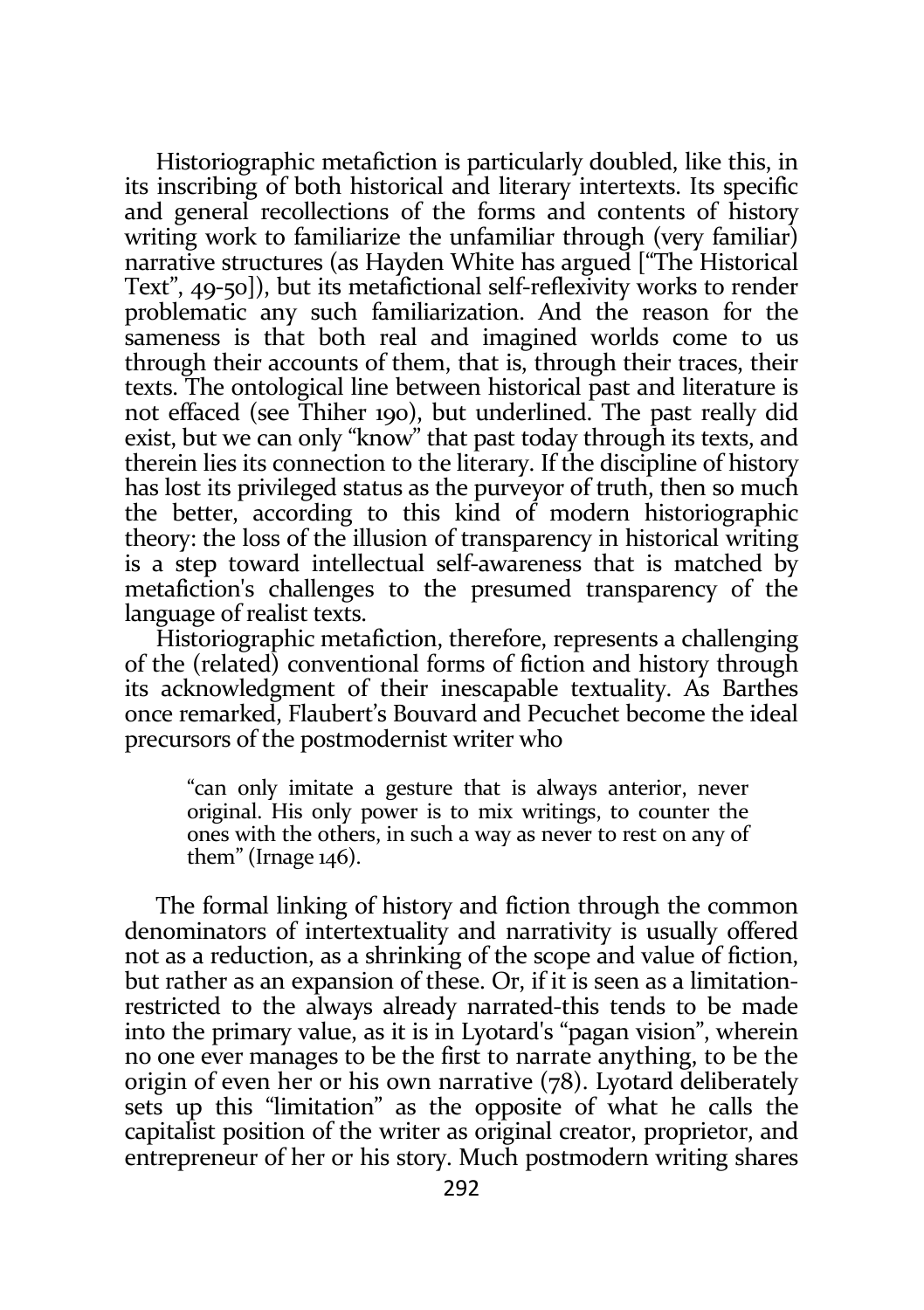this implied ideological critique of the assumptions underlying "romantic" concepts of author and text, and it is parodic intertextuality that is the major vehicle of that critique. Perhaps because parody itself has potentially contradictory ideological implications (as "authorized transgression", it can be seen as both conservative and revolutionary [Hutcheon 69-83]), it is a perfect mode of criticism for postmodernism, itself paradoxical in its conservative installing and then radical contesting of conventions. Historiographic metafictions, like Gabriel Garcia Marquez's One Hundred Years of Solitude, Gunter Grass's The Tin Drurn, or Salman Rushdie's Midnight's Children (which uses both of the former as intertexts), employ parody not only to restore history and memory in the face of the distortions of the "history of forgetting" (Thiher 11 Linda Hutcheon 202), but also, at the same time, to put into question the authority of any act of writing by locating the discourses of both history and fiction within an everexpanding intertextual network that mocks any notion of either single origin or simple causality. When linked with satire, as in the work of Vonnegut, V. Vampilov, Christa Wolf, or Coover, parody can certainly take on more precisely ideological dimensions. Here, too, however, there is no direct intervention in the world: this is writing working through other writing, other textualizations of experience (Said Beginnings 237). In many cases intertextuality may well be too limited a term to describe this process; interdiscursivity would perhaps be a more accurate term for the collective modes of discourse from which the postmodern parodically draws: literature, visual arts, history, biography, theory, philosophy, psychoanalysis, sociology, and the list could go on. One of the effects of this discursive pluralizing is that the (perhaps illusory but once firm and single) centre of both historical and fictive narrative is dispersed. Margins and edges gain new value. The "ex-centric"-as both off-centre and de-centred gets attention. That which is "different" is valorised in opposition both to elitist, alienated "otherness" and also to the uniformizing impulse of mass culture. And in American postmodernism, the "different" comes to be defined in particularizing terms such as those of nationality, ethnicity, gender, race, and sexual orientation. Intertextual parody of canonical classics is one mode of re-appropriating and reformulating-with significant changes-the dominant white, male, middle-class, European culture. It does not reject it, for it cannot. It signals its dependence by its use of the canon, but asserts its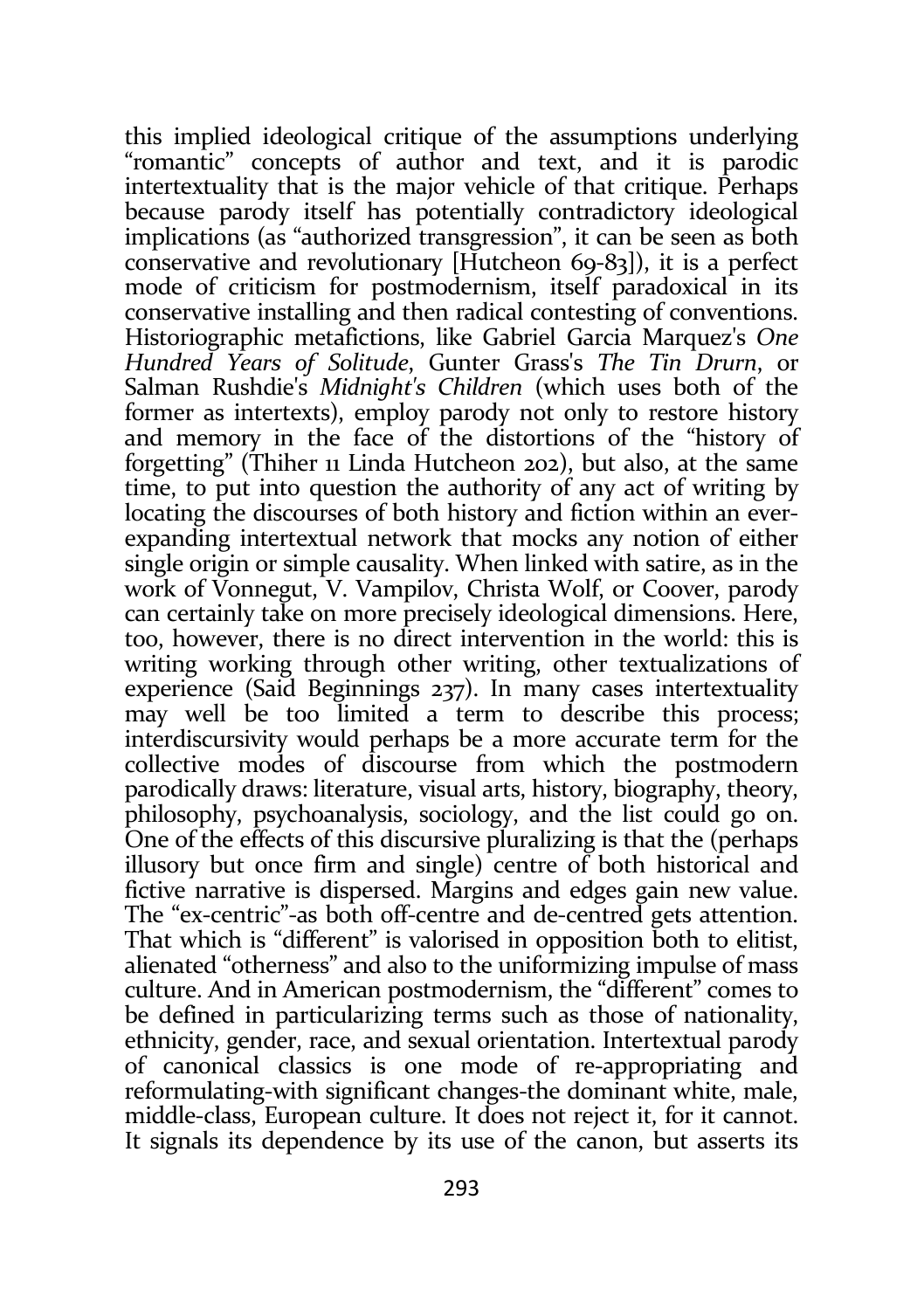rebellion through ironic abuse of it. As Edward Said has been arguing recently ("Culture"), there is a relationship of mutual interdependence between the histories of the dominators and the dominated. It is generally accepted that intercultural learning "starts with learners achieving various degrees of cultural awareness or cultural understanding". Cultural awareness/understanding, in turn, is conceived as requiring some form of critical thinking or (self-)reflection which can roughly be described as "a process through which one is examining one's cultural assumptions when confronted with a different world view" ( A.E. Jacobsen 2016:190).

## Magic Realism and Discourses of History in Salman Rushdie's Shame

Shame is Salman Rushdie's third novel, published in 1983. Like most of Rushdie's work, this book was written in the style of magic realism. It portrays the lives of Zulfikar Ali Bhutto (Iskander Harappa) and General Muhammad Zia-ul-Haq (General Raza Hyder) and their relationship. The central theme of the novel is that violence is born out of shame. The concepts of 'shame' and 'shamelessness' are explored through all of the characters, with main focus on Sufiya Zinobia and Omar Khayyám. Shame discusses heritage, authenticity, truth, and, of course, shame and shamelessness, as well as the impact of all these themes on an individual, the protagonist Omar Khayyám. This story takes place in a town called "Q" which is actually a fictitious version of Quetta, Pakistan. In Q, the three sisters (Chunni, Munnee, and Bunny Shakil) simultaneously pretend to give birth to Omar Khayyám Shakil. Therefore, it is impossible to know who Omar's true mother is. In addition, they are unsure of who Omar's father is as the three sisters got pregnant at a house party. While growing up, Omar becomes mischievous and learns hypnosis. As a birthday present, Omar Khayyám Shakil's "mothers" allow him to leave Q. He enrols in a school and is convinced by his tutor (Eduardo Rodriguez) to become a doctor. Over time, he comes in contact with both Iskander Harappa and General Raza Hyder.

One potential reading in terms of New Historicism is Rushdie's symbolism of the Hegiran calendar:

"All this happened in the fourteenth century. I'm using the Hegiran calendar, naturally: don't imagine that stories of this type always take place long ago. Time cannot be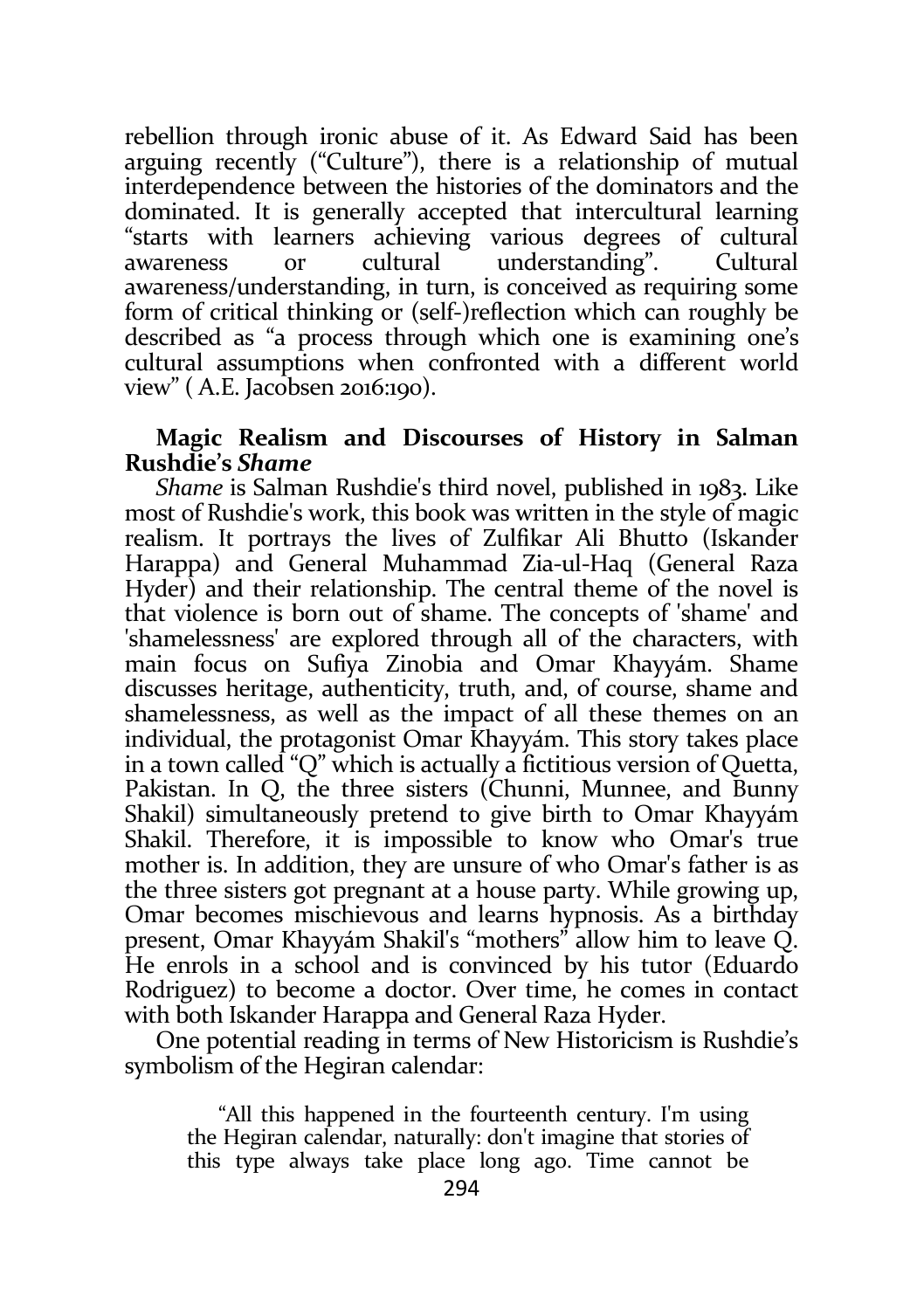homogenized as easily as milk, and in those parts, until quite recently, the thirteen hundreds were still in full swing." (Rushdie, 1997: 10)

 The excerpt bellow tries to identify the social and national networks tensioning the lives of the Shakils:

"It became clear, however, that the snobbishness which their father had bred into the sisters' bone-marrow had fatally infected the guest list. Most of the burghers of Q. had already been mortally insulted to find themselves deemed unworthy of the company of the three lustrous ladies, whose gilt-edged invitations were the talk of the town. Now the crimes of omission were compounded by those of commission, because it was seen that the sisters had committed the ultimate solecism: invitations, scorning the doormats of the indigenous worthies, had found their way into the Angrez Cantonment, and into the ballroom of the dancing sahibs." (Rushdie, 1997:14)

The effect of ideological constraints and taboos on individual psychology can be highly seen in the following paragraph:

"Omar Khayyam Shakil was afflicted, from his earliest days, by a sense of inversion, of a world turned upside-down. And by something worse: the fear that he was living at the edge of the world, so close that he might fall off at any moment. Through an old telescope, from the upper-storey windows of the house, the child Omar Khayyam surveyed the emptiness of the landscape around Q.,

.....How young he was when he made the surprisingly adult resolution to escape from the unpalatable reality of dreams into the slightly more acceptable illusions of his everyday waking life!" (Rushdie, 1997:15)

The gendered bodies can be compared in an asymmetric relationship to the Ophelia/Hamlet polarity in relation to madness:

"His wife, the elder daughter of General Raza Hyder, was an insomniac too; but Omar Khayyam's sleeplessness is not to be compared with hers, for while his was willed, she, foolish Sufiya Zinobia, would lie in bed squeezing her eyelids shut between her thumbs and forefingers, as if she could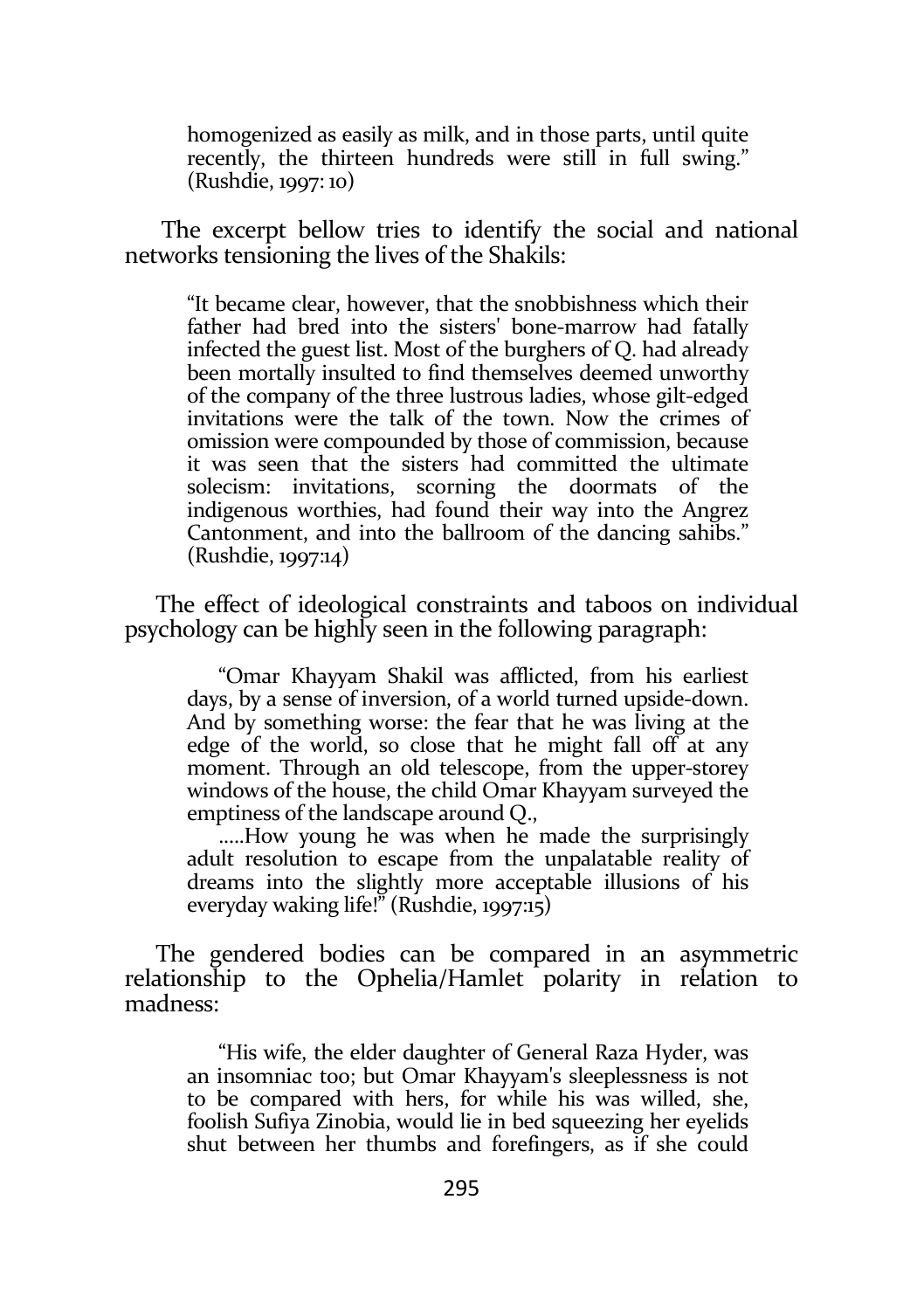extrude consciousness through her eyelashes, like motes of dust, or tears.

..................Dizzy, peripheral, inverted, infatuated, insomniac, stargazing, fat: what manner of hero is this?" (Rushdie, 1997:24)

 The anatomy of "shame" can be easily recognized in Rushdie's referential Pakistan. Analysing the plot of political antagonism in the excerpts below, one can define the "imagined community" and the postmodernist view of collective identity:

"When individuals come unstuck from their native land, they are called migrants. When nations do the same thing (Bangladesh), the act is called secession. What is the best thing about migrant peoples and seceded nations? I think it is their hopefulness. Look into the eyes of such folk in old photographs. Hope blaze sun dimmed through the fading sepia tints. And what's the worst thing? It is the emptiness of one's luggage. I'm speaking of invisible suitcases, not the physical, perhaps cardboard, variety containing a few meaning-drained mementoes: we have come unstuck from more than land. We have floated upwards from history, from memory, from Time. I may be such a person. Pakistan may be such a country. It is well known that the term 'Pakistan', an acronym, was originally thought up in England by a group of Muslim intellectuals. P for the Punjabis, A for the Afghans, K for the Kashmiris, S for Sind and the 'tan', they say, for Baluchistan. (No mention of the East Wing, you notice; Bangladesh never got its name in the title, and so, eventually, it took the hint and seceded from these cessionists. Imagine what such a double secession does to people!) So it was a word born in exile which then went East, Shame? 86 was borne-across or translated, and imposed itself on history; are turning migrant, settling down on partitioned land, forming a palimpsest on the past. A palimpsest obscures what lies beneath. To build Pakistan it was necessary to cover up Indian history, to deny that Indian centuries lay just beneath the surface of Pakistani Standard Time. The past was rewritten; there was nothing else to be done.

Who commandeered the job of rewriting history? The immigrants, the mohajirs. In what languages? - Urdu and English, both imported tongues, although one travelled less distance than the other. It is possible to see the subsequent history of Pakistan as a duel between two layers of time, the obscured world forcing its way back through what-had-been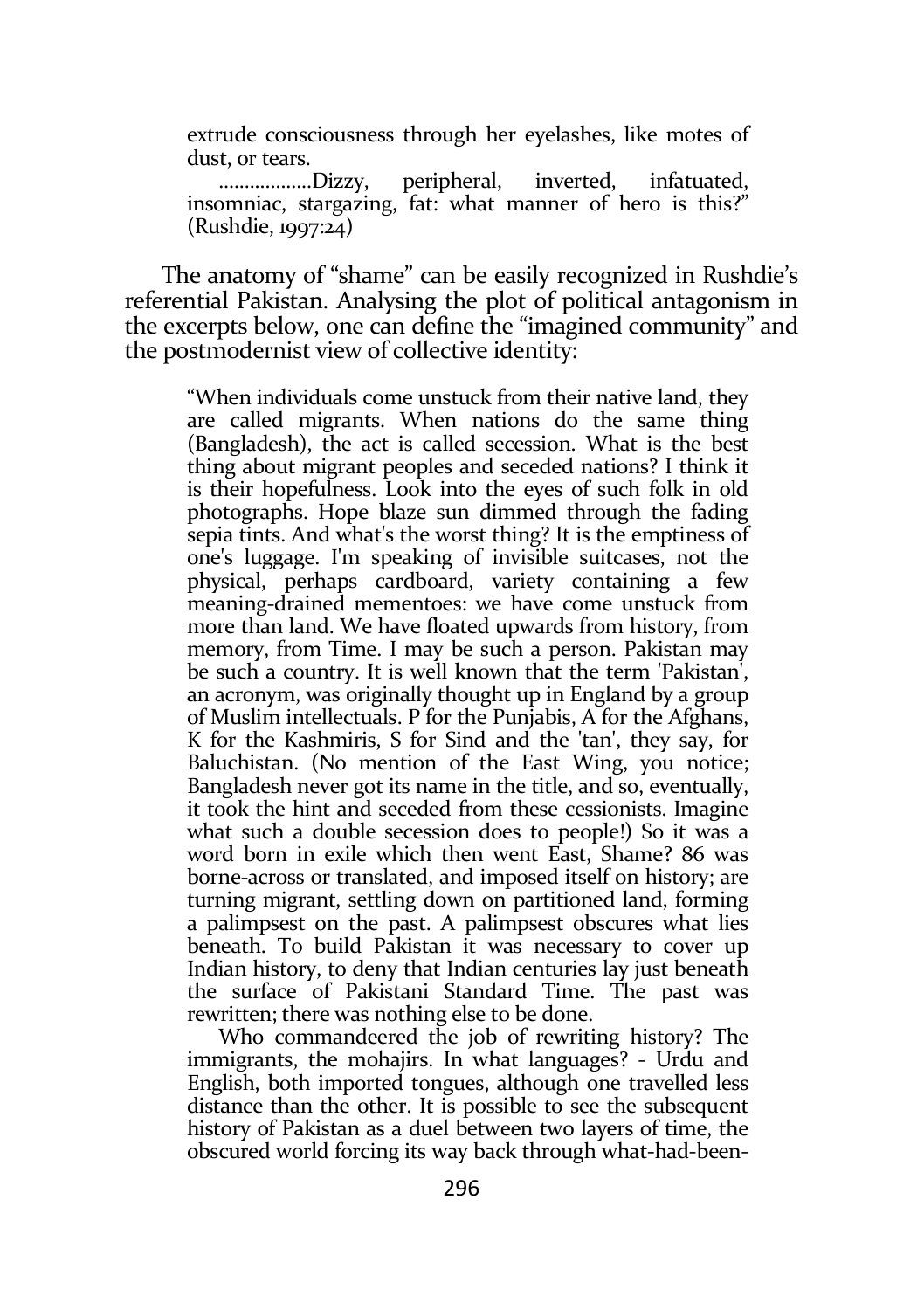imposed. It is the true desire of every artist to impose his or her vision on the world; and Pakistan, the peeling, fragmenting palimpsest, increasingly at war with itself, may be described as a failure of the dreaming mind. Perhaps the pigments sed were the wrong ones, impermanent, like Leonardo's; or perhaps the place was just insufficiently imagined, a picture full of irreconcilable elements, midriff baring immigrant saris versus demure, indigenous Sindhi shalwar-kurtas, Urduversus Punjabi, now versus then: a miracle that went wrong. As for me: I, too, like all migrants, am a fantasist. I build imaginary countries and try to impose them on the ones that exist. I, too, face the problem of history: what to retain, what to dump, how to hold on to what memory insists on relinquishing, how to deal with change. And to come back to the 'roots' idea, I should say that I haven't managed to shake myself free of it completely."  $(284)$ 

The reasons for Sufiya's progressive psychic disturbance are directly related to the analogy between Sufiya as "miracle that went wrong" and Pakinstan spoken of in similar terms:

"The heroine of our story, the wrong miracle, Sufiya Zinobia, was as small a baby as anyone had ever seen. (She remained small when she grew up, taking after her near-midget paternal great grandmother, whose name, Bariamma, Big Mother, had always been a sort of family joke.)

And at this point' I am quoting from the family legend again when her parents had to admit the immutability of her gender, to submit, as faith demands, to God; at this very instant the extremely new and soporific being in Raza's arms began it's true! - to blush. 'O rubescent Sufiya Zinobia! It is possible that the above incident has been a little embellished during its many tellings and retellings; but I shall not be the one to question the veracity of oral tradition. They say the baby blushed at birth. Then, even then, she was too easily shamed." (142)

The efffects of ideology on the gendered body are presented in the following paragraph:

"Who sits at her father's feet while, elsewhere, Pinkie Aurangzeb grows old in an empty house? Arjumand Harappa: thirteen years old and wearing an expression of huge satisfaction, she sits cross-legged on the marble-chip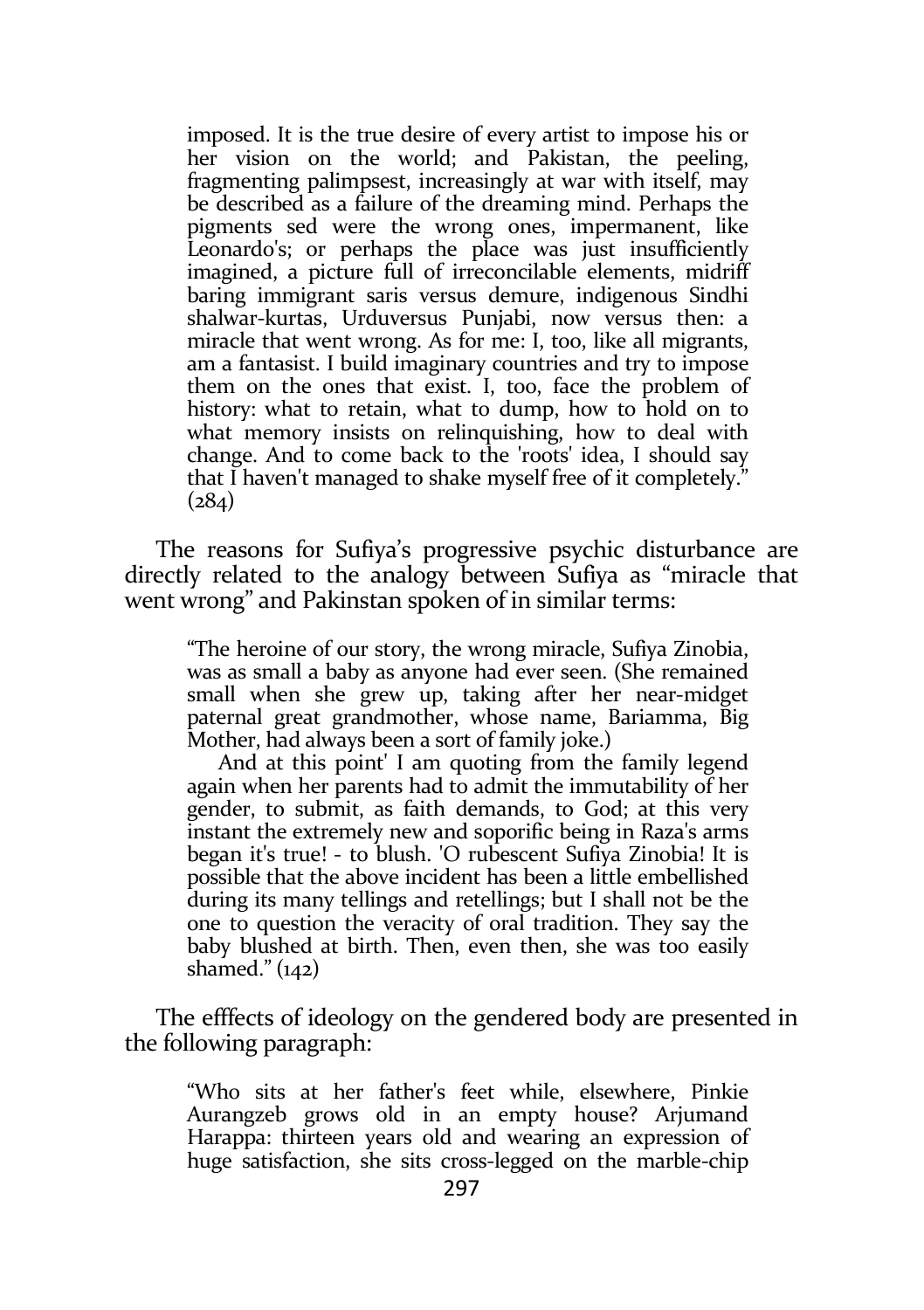floor of a rococo bedroom, watching Shame, Good News and the Virgin? Isky complete the process of remaking himself; Arjumand, who that will stick to her for most of her life. She has always known in the precocity of her years that there is a second man inside her father, growing, waiting, and now at last bursting out, while the old Iskander slips rustling and discarded to the floor, ashrivelled snakeskin in a hard diamond of sunlight. So what pleasure she takes in his transformation, in finally acquiring the father she deserves! 'I did this,' she tells Iskander, 'my wanting it so badly finally made you see.' Harappa smiles at his daughter, pats her hair. 'That happens sometimes.' 'And no more Omar-uncle,'

'Just wait and see!' Omar Khayyam's absent bulk carries with it the shadows of the past. Iskander, supine in whiteand-gold bed and sunk in frenzie dreverie, states with sudden clarity: 'It's a man's world, Arjumand. Rise above your gender as you grow. This is no place to be a woman in.' The rueful nostalgia of these sentences marks the last death-throes of Iskander's love for Pinkie Aurangzeb, but his daughter takes him at his word, and when her breasts begin toswell she will bind them tightly in linen bandages, so fiercely that she blushes with pain. She will come to enjoy the war against her body, the slow provisional victory over the soft, despised flesh ... (157)

 The surrogate identity, in Omar as well as Babar's case can be considered a characteristic of Postmodernist identity philosophy. The influence of politics affects the characters in the novel as it follows:

"Under the impact of the tragedy, Chhunni, Munnee and Bunny began to crumble inside, becoming mere facades, beings as insubstantial as the sloughed-off corpse of their son. She must have been sleepwalking, because when they found her she looked rested, as if she'd had a good deep sleep. When the wind died and the household awoke from its turbulent afternoon slumber Shahbanou noticed the empty cot at once and raised the alarm. Afterwards nobody could work out how the girl had escaped, how she managed to sleepwalk through an entire houseful of government furniture and sentries. Shahbanou would always say that it must have been quite a wind, it sent soldiers to sleep at the gate and wrought a somnambulist miracle of such potency that Sufiya Zinobia's passage through the house, into the garden and over the wall acquired the power of infecting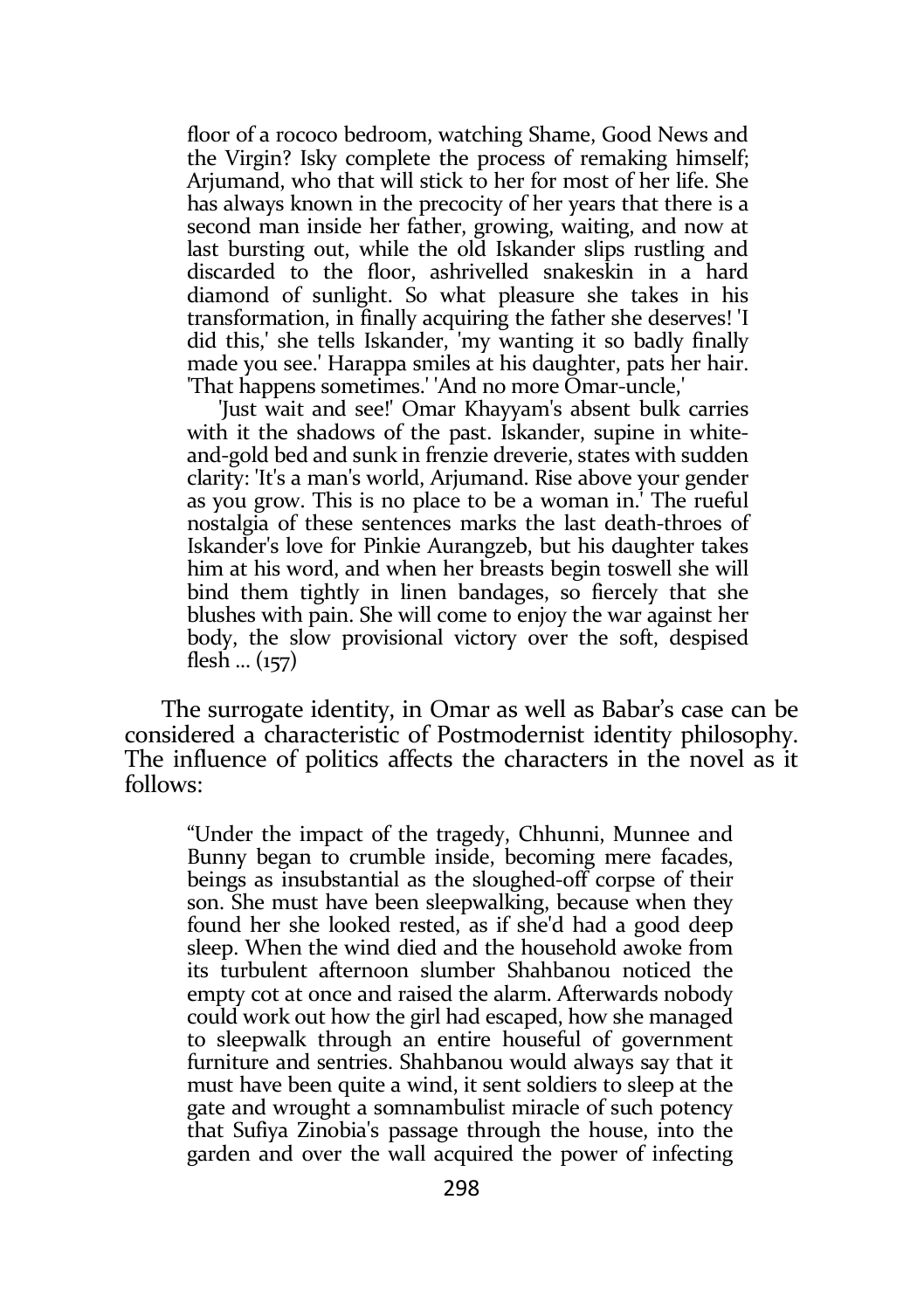anyone she passed, who must have fallen instantly into a wind-sick trance.

But it is my opinion that the source of the power, the worker of the miracle, was Sufiya Zinobia herself; there would be other such occasions, when one could not blame the wind ...

They found her in the aftermath of the Loo, sitting fast asleep under the sun's ferocity in the turkey-yard of the widow Aurang- Shame, Good News and the Virgin ? 143 zeb, a little huddled figure snoring gently amidst the corpses of the birds. Yes, they were all dead, every one of the two hundred and eighteen turkeys of Pinkie's loneliness, and people were so shocked that they forgot to clear away the corpses for a whole day, leaving the dead birds to rot in the heat and in the crepuscular gloom of the evening and beneath the ice-hot stars, two hundred and eighteen that would never find their way into ovens or on to dining tables. Sufiya Zinobia had torn off their heads and then reached down into their bodies to draw their guts up through their necks with her tiny and weapon less hands. Shahbanou, who found her first, did not dare to approach her; then Raza and Bilquis arrived, and soon everybody, sister, servants, neighbours, was standing and gaping at the spectacle of the bloodied girl and the decapitated creatures with intestines instead of heads. PinkiAurangzeb looked hollowly upon the carnage, and was struck by the meaningless hatred in Bilquis's eyes; the two women remained silent, each in the grip of a different horror, so that it was Raza Hyder, his watery black-rimmed eyes riveted upon the face of his daughter with her bloodied lips, who spoke first in a voice echoing with admiration as well as revulsion: 'With her bare hands,' the new government minister trembled, 'what gave the child such strength? 'Now that the iron hoops of the silence had been snapped Shahbanouthe ayah began wailing at the top of her voice: 'Ullu-ulluullu!',a gibberish lament of such high pitch that it dragged SufiyaZinobia out of her lethal sleep; she opened those eyes of watered milk and on seeing the devastation around her she fainted, echoing her own mother on that far-off day when Bilquis found herself naked in a crowd and passed out cold for shame. What forces moved that sleeping three-year-old mind in its twelve-year-old body to order an all-out assault upon feathered turkey-cocks and hens? One can only speculate: was Sufiya Zinobia trying, like a good daughter, to rid her mother of the gobbler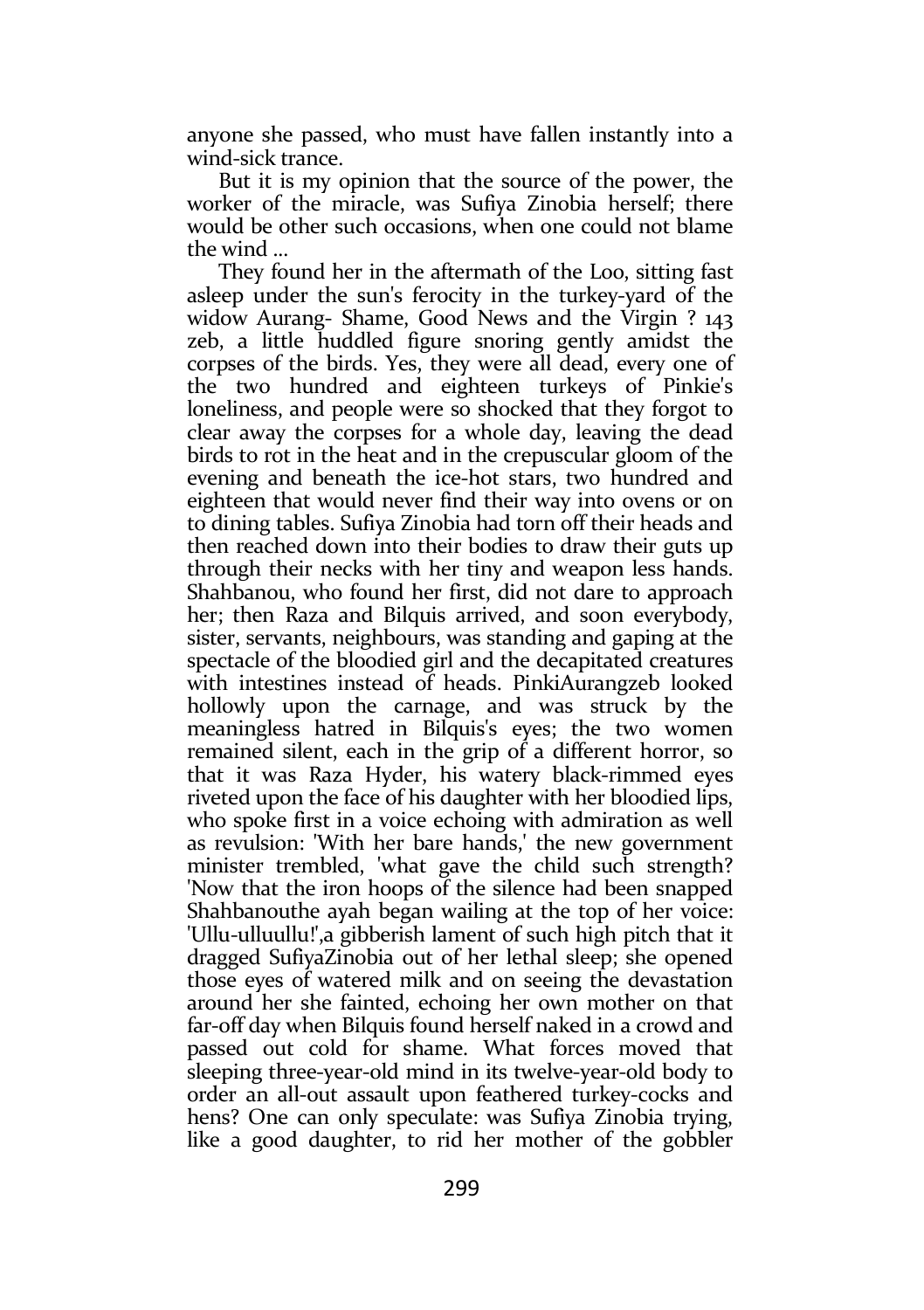plague? Or did the anger, the proud outrage which Raza Hyder ought to have felt, but refused to do so, preferring to make allowances for Pinkie, find its way into his daughter Shame? 144 instead? - What seems certain is that Sufiya Zinobia, for so long burdened with being a miracle-gonewrong, a family's shame made flesh, had discovered in the labyrinths of her unconscious self the hidden path that links sharam to violence; and that, awakening, she was as surprised as anyone by the force of what had been unleashed. The beast inside the beauty. Opposing elements of a fairy-tale combined in a single character ... Bilquis did not, on this occasion, faint. The embarrassment of her daughter's deed, the ice of this latest shame lent a frozen rigidity to her bearing. 'Be quiet, 'she ordered the ululating ayah, 'go in and bring out scissors.' Untilthe ayah had completed her enigmatic errand Bilquis would let nobody touch the girl; she circled her in a manner so forbidding that not even Raza Hyder dared go near. While Shahbanou ran for scissors Bilquis spoke softly, under her breath, so that only a few words wafted as far as the watching husband, widow, younger daughter, servants, anonymous passers-by. '... Tear your hair ... birthright ... woman's pride ... all fuzzy-wuzzy like a hubshee female ... cheapness ... loose ... crazy,' and then the scissors came, and still nobody dared intervene, as Bilquis grabbed hold of great clumps of her daughter's savaged tresses, and cut, and cut and cut. At last she stood up, out of breath, and working the scissors absently with her fingers she turned away. Sufiya Zinobia's head looked like a cornfield after a fire; sad, black stubble, a catastrophic desolation wrought by maternal rage. Raza Hyder picked his daughter up with a gentleness born of his infinite puzzlement and carried her indoors, away from the scissors that were still snipping at air in Bilquis's uncontrollable hand. Scissors cutting air mean trouble in the family

'O, Mummy!' Good News giggled with fear. 'What did you do? She looks like ...'

'We always wanted a boy,' Bilquis replied, 'but God knows best.'

To come to the point: for some days Omar Khayyam watched Sufiya at home, playing with the numberless children, skipping for them and shelling pine-kernels, and he could see that she was getting worse, because this was the first time that the violence bursting from her had left no after-effects, no immune-disorder, no comatose trance; she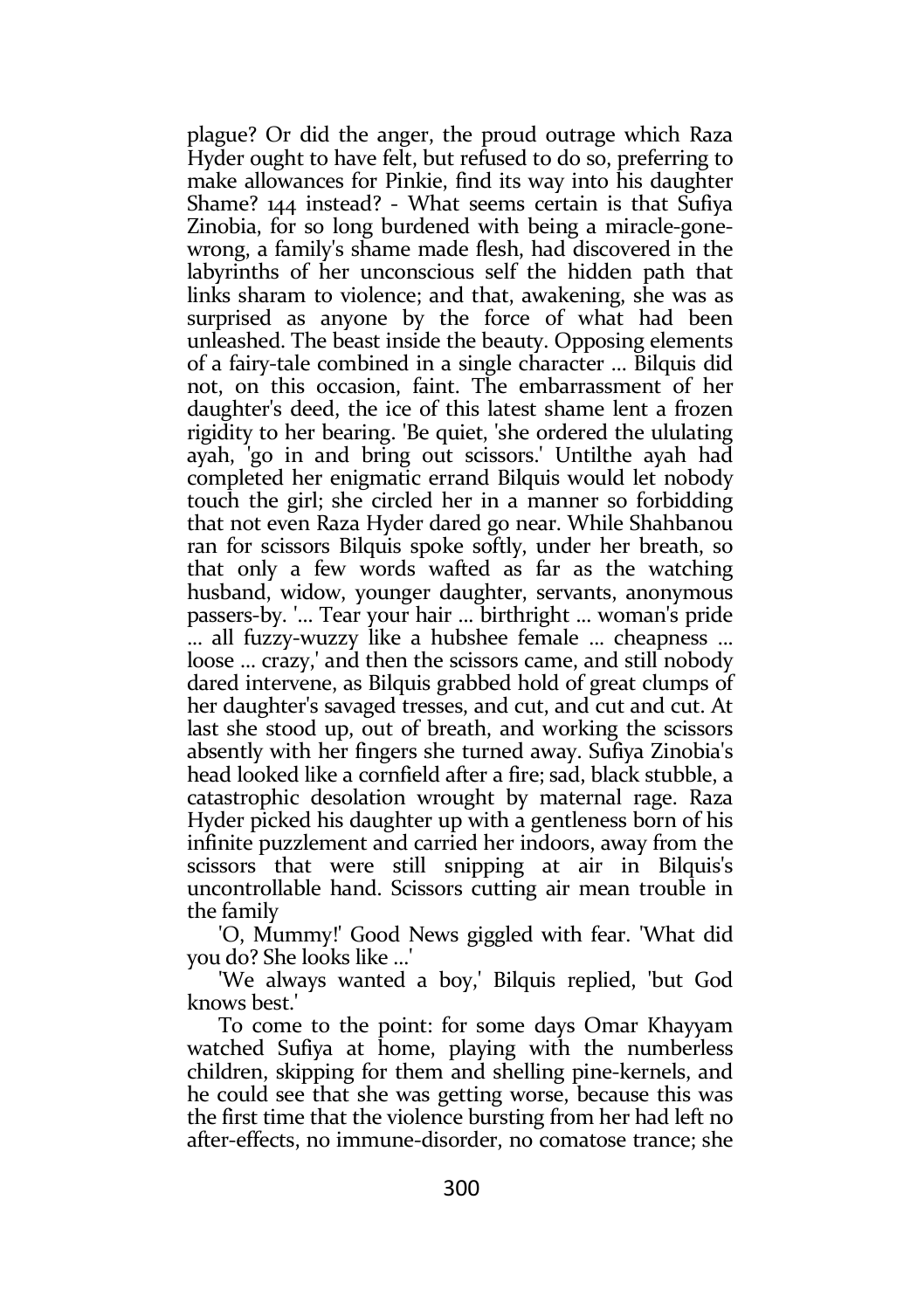was becoming habituated to it, he thought in fright, it could happen again at any time, the children. Yes, he saw the danger, now that he was looking for it he caught the flickers in her eyes, the coming and going of little pricks of yellow light. He was watching her carefully so he saw what casual eyes would have missed, which was that the edges of Sufiya Zinobia were beginning to become uncertain, as if there were two beings occupying that air-space, competing for it, two entities of identical shape but of tragically opposed natures. From the flickering points of light he began to learn that science was not In the Fifteenth Century? 249 ... The Beast has many faces. Some are always sad. A hanging in the courtyard of the District Jail at dead of night. Prisoners howling, banging cups, sang Isky's requiem. And the Hang man was never seen again. Don't ask me what became of him; I can't be expected to know everything. He vanished: poof! - And after the body was cut down, the flight to Mohenjo, Rani tearing the death-sheet from the face. But she never saw the chest. And then blind men seeing, the lame walking, lepers cured when they touched the martyr's tomb. It was also said that this tomb touching was a particularly efficacious remedy for disorders of the teeth." $(249)$ 

According to Rushdie art is free from contextual constraints, as one can notice in the following excerpt:

"They told me the story of a recent attempt to stage Julius Caesar at the University of P. It seems that the authorities became very agitated when they heard that the script called for the assassination of a Head of State. What was more, the production was to be in modern dress: General Caesar would be in full dress uniform when the knives got to work. Extreme pressure was brought to bear on the University to scrap the production. The academics, honourably, resisted, defending an ancient writer with a rather martial name against this assault-of-the-Generals. At one point the military censors suggested a compromise: would the University not agree to mount the whole production, just as scripted, with the single exception of that unpalatable killing? Surely that scene was not absolutely necessary? Finally, the producer came up with a brilliant, a positively Solomonic solution. He invited a prominent British diplomat to play Caesar, dressed in (British) Imperial regalia. The Army relaxed; the play opened; and when the first-night curtain fell, the houselights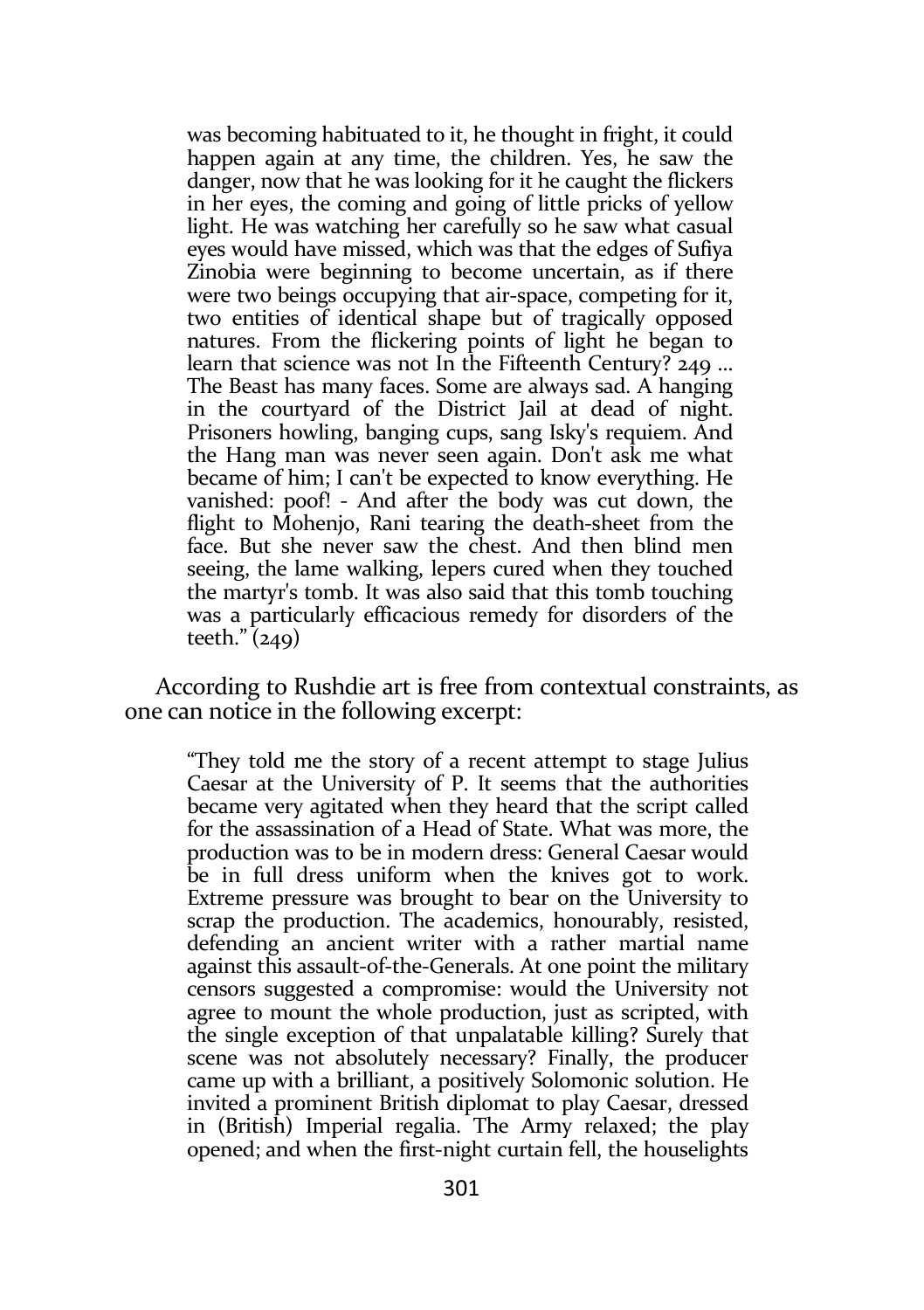went up to reveal a front row full of Generals, all applauding wildly to signify their enjoyment of this patriotic work depicting the overthrow of imperialism by the freedom movement of Rome." (258)

Rushdie's attempts to fight back fundamentalism are highly stressed in the following passage:

"The people are not only like Robespierre. They, we, are Danton, too. We are Robeston and Danpierre. The inconsistency doesn't matter; I myself manage to hold large numbers of wholly irreconcilable views simultaneously, without the least difficulty. I do not think others are less versatile. Iskander Harappa was not just Danton; Raza Hyder wasn't Robespierre pure-and-simple. Isky certainly lived it up, perhaps she was something of an epicure, but he also believed that he was always, unarguably, right. And eighteen shawls have shown us that he wasn't averse to Terror, either."  $(161)$ 

 What makes Rushdie remarkable in point of depth psychology is the representation of the character in the passage below:

"On all fours, the calluses thick on her palms and soles. The black hair, once shorn by Bilquis Hyder, long now and matted around her face, enclosing it like fur; the pale skin of her mohajir ancestry burned and toughened by the sun, bearing like battle Shame? 270 scars the lacerations of bushes, animals, her own itch-scratching nails. Fiery eyes and the stink of ordure and death. 'For the first time in her life' he shocked himself by the sympathy in the thought - 'that girl is free.' He imagined her proud; proud of her strength, proud of the violence that was making her a legend, that prohibited anyone from telling her what to do, or whom to be, orwhat she should have been and was not; yes, she had risen above everything she did not wish to hear." (172)

In terms of plot we may say that it twists to "fairy tale", to magic, while still in the historical world. Rushdie uses the magical style of magic realism in which myth and fantasy are blended with real life. The entire novel is an example of magic realism:

"How does a dictator fall? There is an old saw which states, with absurd optimism, that it is in the nature of tyrannies to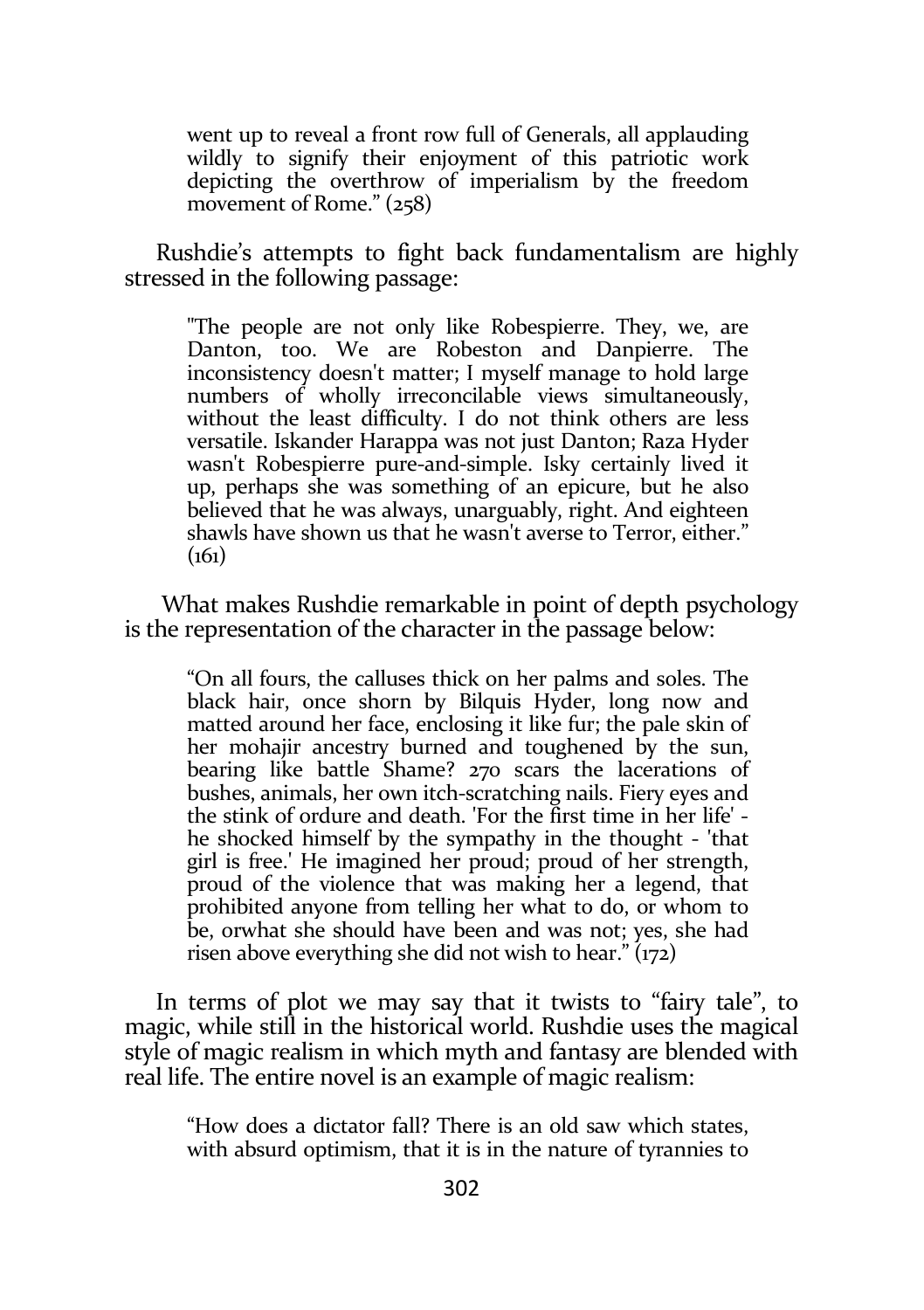end. One might as well say that it is also in their nature to begin, to continue, to dig themselves in, and, often, to be preserved by greater powers than their own. Well, well, I mustn't forget I'm only telling a fairy-story. My dictator will be toppled by goblinish, faery means. 'Makes it pretty easy for you,' is the obvious criticism; and I agree, I agree. Butadd, even if it does sound a little peevish: ' You try and get rid of a dictator some time.' Approaching across the pine-kernel droppings is the forgotten figure of Bilquis Hyder. Who is carrying a heap of shapeless garments, a selection from the work of her isolated years. Burqas, Omar Khayyam realizes, as hope bursts inside him; head-to-toe cloaks of invisibility, veils. The living wear shrouds as well as the dead. Bilquis Hyder says simply, 'Put these on.' Shakil seizes, rushes into his womanly disguise; Bilquis pulls the black fabric over her husband's unresisting head. 'Your son became a daughter,' she tells him, 'so now you must change shape also. I knew I was sewing these for a reason.' The President is passive, allows himself to beled. Black-veiled fugitives mingle with escaping servants in the darkened corridors of the house. How Raza Hyder fell: in improbability; in chaos; in women's clothing; in b lack. Nobody questions women wearing veils. They pass through the mob and the ring of soldiers, jeeps, trucks.(...) For days they scarcely speak, and force themselves to remain impassive when policemen walk squinting along queues of waiting travellers at small-town depots, tapping their lathis against short-trousered thighs. For Shakil and Hyder, the humiliation of the ladies' latrines. There is no country poorer than Escape.(...) 'Look where we've got to in this country,' the bus-driver sneers, he is enormous, with tree-trunk arms and a face like a horsehair cushion, 'even the transvestites are going into purdah now." (174)

## Conclusion

The overall conclusion which can be drawn from the analysis is that, according to Linda Hutcheon,

"postmodernism is less a period than a poetics or an ideology. It clearly attempts to combat what has come to be seen as modernism's hermetic, elitist isolationism that separated art from the 'world', literature from history. But it often does so by using the very techniques of modernist aestheticism against themselves. The autonomy of art is maintained; metafictional self-reflexivity even underlines it. But within this seemingly introverted intertextuality another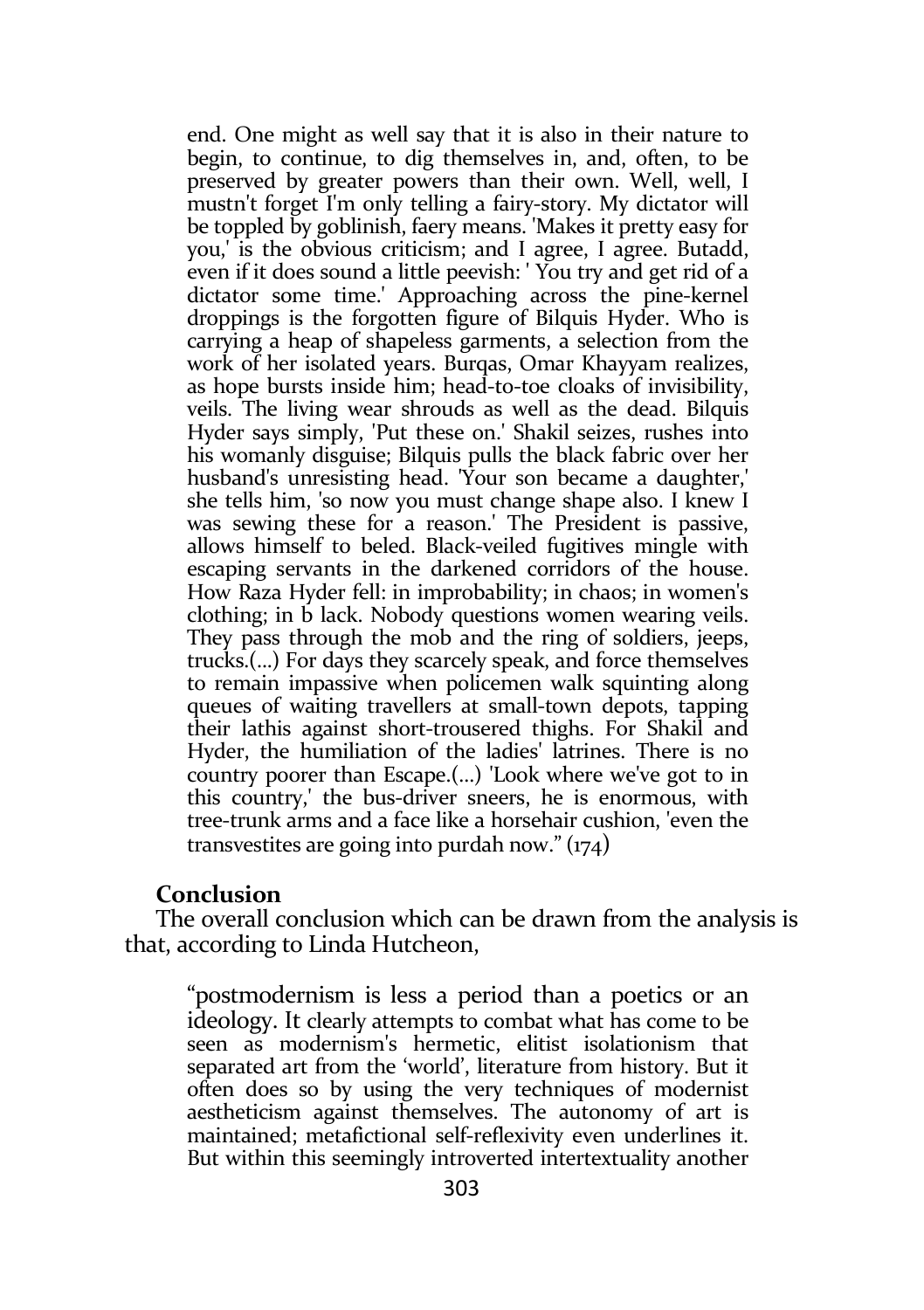dimension is added through the ironic inversions of parody: art's critical relation to the 'world' of discourse and beyond that to society and politics. History and literature provide the intertexts in the novels examined here, but there is no question of a hierarchy, implied or otherwise. They are both part of the signifying systems of our culture. They both make and make sense of our world. This is one of the lessons of that most didactic of postmodern forms: historiographic metafiction." (Hutcheon, 1989:28)

It is generally accepted that intercultural learning "starts with learners achieving various degrees of cultural awareness or cultural understanding. Cultural awareness/ understanding, in turn, is conceived as requiring some form of critical thinking or (self-) reflection which can roughly be described as a process through which one is examining one's cultural assumptions when confronted with a different world view.

#### References:

- Brannigan, John. (2001). History, Power and Politics in the Literary Artifact: New Historicism, in Introducing Literary Theories. A Guide and Glossary, ed. J Wolfreys, Edinburgh: Edinburgh University Press.
- Greenblatt, Stephen (1980). Renaissance Self-Fashioning: From More to Shakespeare, Chicago: University of Chicago Press.
- Greenblatt, Stephen (1981), Invisible Bullets: Renaissance Authority and its Subversion, in Glyph 8, p. 40-61.
- Hayden White. (1978). The Historical Text as Literary Artifact in Tropics of Discourse: Essays in Cultural Historiographic Metafiction, Criticism, The Johns Hopkins University Press pp. 81-100.
- Hayden White. (1987).The Content of the Form: Narrative Discourse and Historical Representation, The Johns Hopkins University Press.
- F.R. Ankersmit, (1986). The Dilemma of Contemporary Anglo Saxon Philosophy of History, History and Theory 24, no.4, Beiheft 25.
- Hutcheon, Linda. (1985). A Theory of Parody: The Teachings of Twentieth-Century Art Forms. London and New York: Methuen.
- Hutcheon, Linda. (1989). Historiographic Metafiction. Parody and the Intertextuality of History, The Johns Hopkins University Press.
- Jacobsen, A. E. (2016). Representations of Cultural Identity in A Critical Teaching Material of Danish Culture. Annales Universitatis Apulensis, Series Philologica.
- Montrose, Louis Adrian (1998). Introduction: 'Professing the Renaissance: The Poetics and Politics of Culture, in Literary